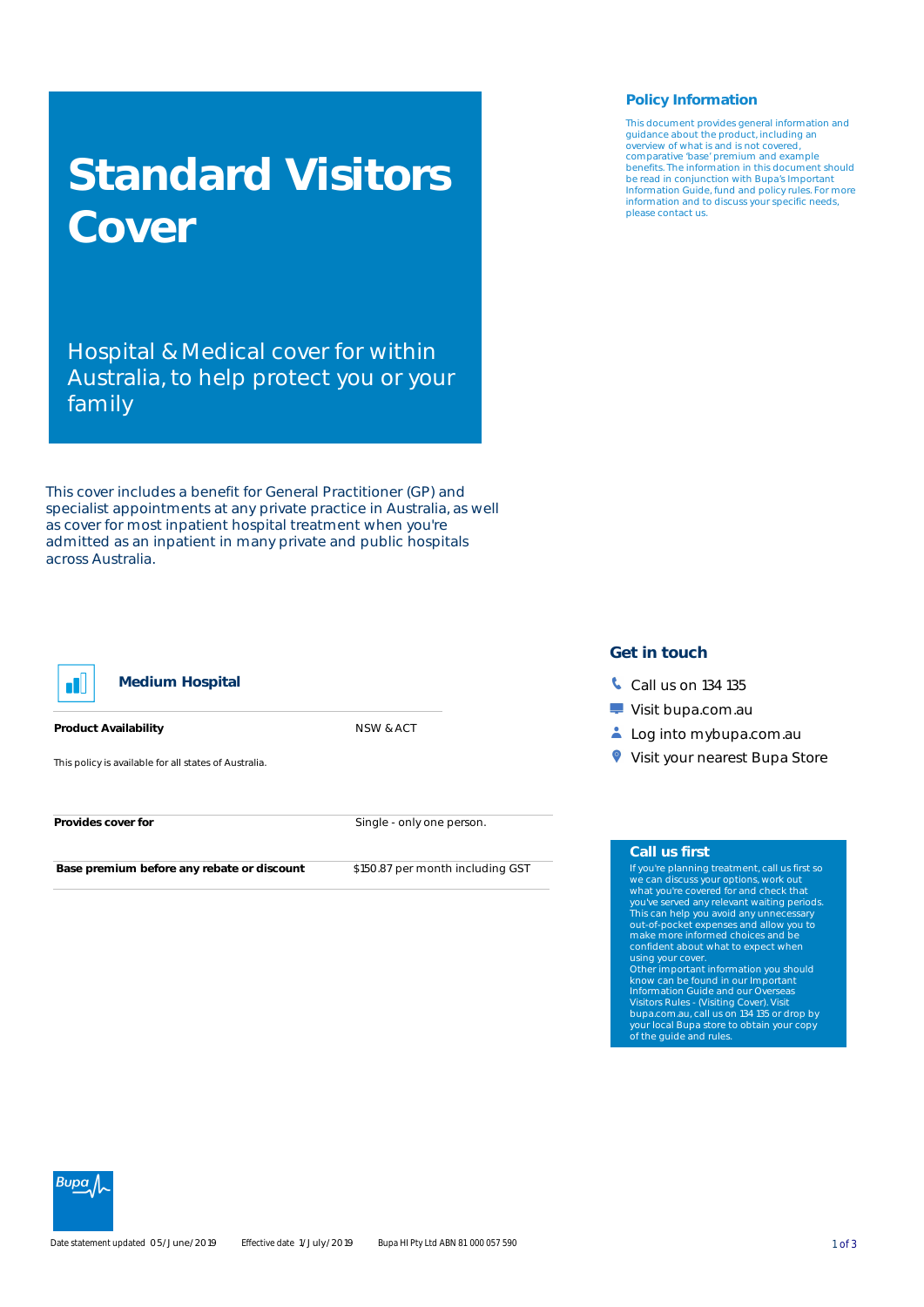## **Hospital Cover**

## Standard Visitors Cover

Provides benefits towards doctors' fees, including if you're admitted to hospital, and helps pay for hospital accommodation costs.

#### **This policy includes cover for**

#### **Hospital & medical services**

- **√** Rehabilitation
- Hospital psychiatric services
- **√** Palliative care
- Blood  $\checkmark$
- Bone Marrow transfusion or transplant
- Eye (not cataracts)
- Ear, nose and throat
- $\checkmark$  Bone, joint and muscle
- $\checkmark$  Joint reconstructions
- $\checkmark$  Joint replacements (other than Hip and Knee)
- ◆ Organ Transplant
- $\sqrt{\phantom{a}}$  Hernia and appendix
- Gynaecology
- $\vee$  Miscarriage and termination of pregnancy
- $\checkmark$  Male reproductive system
- All other Medicare recognised services
- R Heart and vascular system

#### **Out of hospital medical services**

- $\vee$  GP consultations
- $\checkmark$  Specialist consultations
- $\checkmark$  Pathology (e.g. blood tests)
- ◆ Radiology (e.g. x-ray scans)
- $\checkmark$  Selected pharmacy items
- $\checkmark$  Outpatient psychiatric services

## **This policy does not include cover for**

#### **Hospital & medical services**

- Cataracts
- X Joint replacements (Hip and Knee)
- **X** Dialysis for chronic kidney failure
- **X** Pregnancy and birth
- **X** Assisted reproductive services
- X Plastic and reconstructive surgery (medically necessary)
- X All cosmetic surgery

#### **Out of hospital medical services**

#### **X** Repatriation

**Included Service**

Benefits for this treatment or service are included on this cover. Further details on what costs are covered are outlined in this document.

## **Restricted Cover**

Only covered for a minimum benefit (an amount set by the Government for Australian residents) for hospital costs. If you go to a public or a private hospital for these treatments, you will likely have to pay a large amount yourself, as most of the time the hospital charges a lot more than the benefit we pay.

#### **Excluded Service**

This treatment or service is not included on this cover, and no benefits will be paid.

#### **Waiting Periods**

A waiting period is the time when you are not covered for a particular service. It starts on the date that you enter Australia or the date that you start your membership, whichever is the later date. Once you have completed your waiting period, you will receive the benefits listed under your level of cover for that service

If you're changing your cover or switching from another Insurer, these waiting periods may not apply to you, so check with us first.

| 12 months                   | for rehabilitation and psychiatric treatments                                                                                   |
|-----------------------------|---------------------------------------------------------------------------------------------------------------------------------|
| 12 months                   | for pre-existing conditions                                                                                                     |
| <b>No waiting</b><br>period | for all other treatments                                                                                                        |
| <b>Ambulance</b>            |                                                                                                                                 |
| Australia.                  | Cover for uncapped emergency ambulance transportation or on-<br>the-spot treatment by our recognised providers in each state of |
|                             | Cover for non-emergency ambulance services by our recognised<br>providers capped at three trips per person, per calendar year.  |
|                             | If claimable from another source, a benefit won't be paid by Bupa.<br>For more, see the Important Information Guide             |

#### **Excess**

No Excess.

## **Hospital Costs**

Bupa has agreements with private hospitals and day surgeries to help provide certainty on costs when admitted to hospital for included services. For more detail about the types of hospital arrangements Bupa has please visit bupa.com.au/find-a-provider

## **Pre-existing condition**

A pre-existing condition is any condition, ailment, or injury, that you had signs or symptoms of during the six months before you joined or upgraded to a higher level of cover with us.

It is not necessary that you or your doctor knew what your condition was, or

that the condition had been diagnosed. We may request medical certificates to be completed by your treating doctor/s, if you require treatment in the first 12 months of cover. For more information about pre-existing condition, please refer to the

Important Information Guide: bupa.com.au/visitors-info

## **Network Hospitals**

At all agreement hospitals in Bupa's network, receive cover for accommodation, intensive care and theatre fees for included services. In addition to our Network Hospitals, other agreements include:

#### **Members First Hospitals**

Get complimentary local calls, TV usage and a daily newspaper. Access to a single room if booked and requested at least 24 hours prior to admission or get \$50 back from the hospital per night (subject to conditions).

#### **Members First Day Hospitals**

No out-of-pocket expenses for medical fees charged by a surgeon, anaesthetist or other specialists when admitted to hospital for included services.

#### **Fixed Fee Hospitals**

At a small number of Network Hospitals, an additional set amount or 'fixed fee' may be charged by the hospital per day, capped at a maximum amount for overnight stays. The daily fixed fee amount may vary based on the hospital and is in addition to any excess or co-payment.

## **Non-agreement/other hospitals**

If admitted to a private hospital Bupa does not have an agreement with, the benefit will only partially cover the cost and there are likely to be significant out-of-pocket expenses. Payment may be required upfront for accommodation, doctor's services (including diagnostic tests), surgically implanted prostheses and personal expenses. Some benefits may be claimed back from Bupa for these items.

#### **Medical Costs**

Medical costs are fees charged by doctors, surgeons, anaesthetists or other medical specialists for treatment.

For included services on this policy, Bupa will pay benefits toward medical costs both in hospital and out of hospital.

#### **Visa Types**

Please contact us for a full list of visa types this cover is suitable for.

For more information about treatment or service definitions, contact us or go to bupa.com.au/glossary